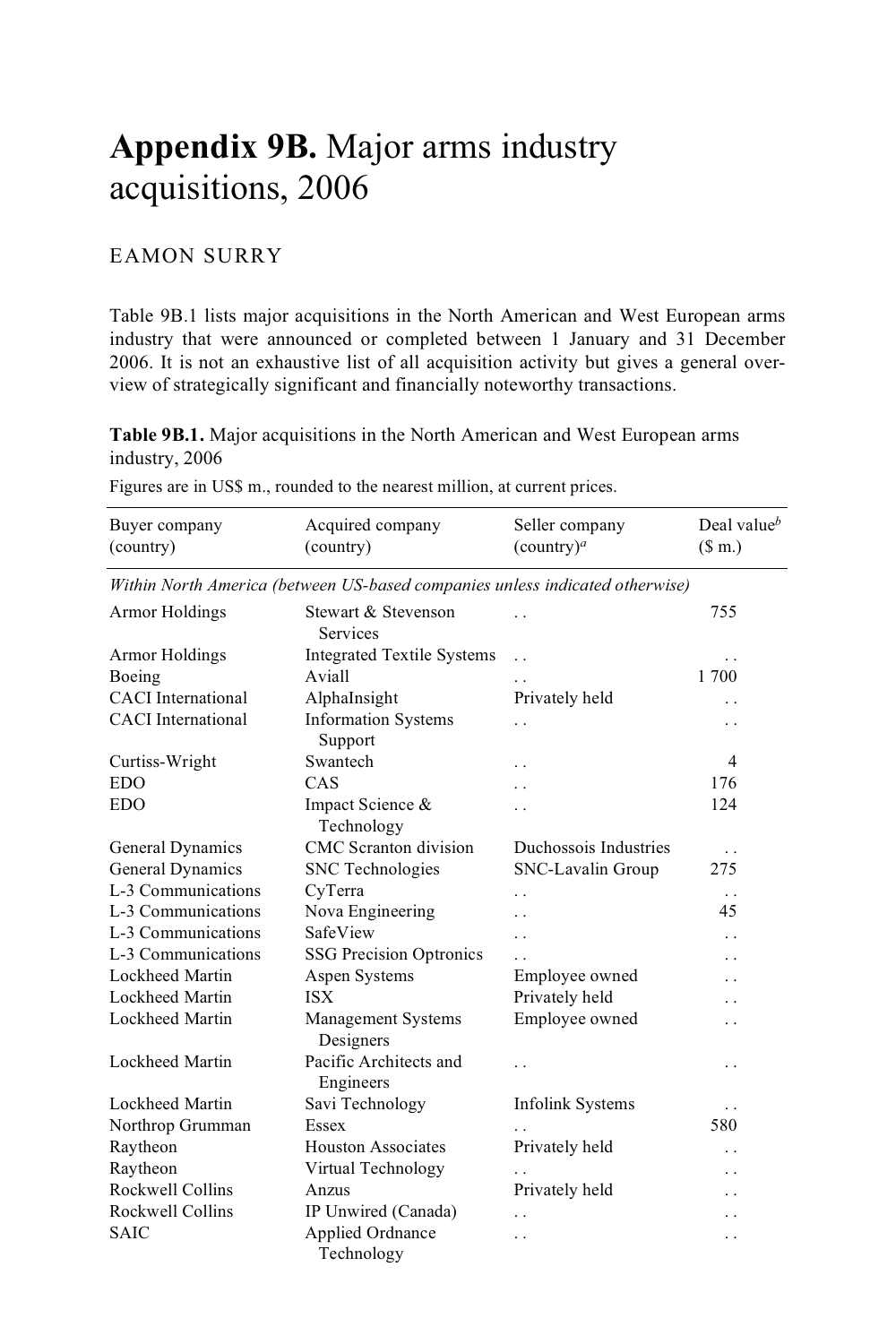| Buyer company<br>(country)                                | Acquired company<br>(country)                                                 | Seller company<br>$($ country $)^a$ | Deal value $\Phi$<br>(\$m.) |
|-----------------------------------------------------------|-------------------------------------------------------------------------------|-------------------------------------|-----------------------------|
| <b>SAIC</b>                                               | <b>Applied Marine</b><br>Technology                                           | . .                                 | . .                         |
| <b>SAIC</b>                                               | bd Systems                                                                    | . .                                 | . .                         |
| <b>SAIC</b>                                               | Cornerstone Industry                                                          | . .                                 |                             |
| Teledyne Technologies <sup>c</sup>                        | Assets of KM Microwave                                                        | . .                                 | . .                         |
| Teledyne Technologies <sup>c</sup>                        | CollaborX                                                                     | . .                                 | 18                          |
| Teledyne Technologies <sup>c</sup>                        | Ocean Design                                                                  | . .                                 | 30                          |
| United Industrial Corp.                                   | McTurbine                                                                     | . .                                 | 31                          |
| United Industrial Corp.                                   | Symtx                                                                         | . .                                 | 34                          |
| Within Western Europe                                     |                                                                               |                                     |                             |
| Cinven (W. Europe) <sup>d</sup>                           | Avio (Italy)                                                                  | Carlyle Group (USA)                 | 3 400                       |
| Kongsberg (Norway)                                        | Navtek (Norway)                                                               |                                     | . .                         |
| Norwegian Government<br>and Patria (Finland) <sup>e</sup> | Nammo (Norway)                                                                | Saab (Sweden)                       | . .                         |
| Saab (Sweden)                                             | Ericsson Microwave<br>Systems (Sweden)                                        | Ericsson (Sweden)                   | 550                         |
| Thales (France)                                           | Alcatel's satellite unit<br>(France)                                          | Alcatel (France)                    | 825                         |
| VT Group (UK)                                             | Hotel and Catering<br>Training Company (UK)                                   | ECI Partners (UK)                   | 18                          |
| VT Group (UK)                                             | Lex Vehicle Solutions<br>(UK)                                                 | RAC(UK)                             | 156                         |
| QinetiQ (UK)                                              | Graphics Research (UK)                                                        |                                     | 2                           |
|                                                           | Transatlantic: West European acquisitions of companies based in North America |                                     |                             |
| BAE Systems (UK)                                          | National Sensor Systems<br>(USA)                                              |                                     | 9                           |
| GKN (UK)                                                  | <b>Stellex Aerostructures</b><br>(USA)                                        | Carlyle Group (USA)                 | . .                         |
| Meggitt $(UK)^f$                                          | Firearms Training<br>Systems (USA)                                            | . .                                 | $\cdot$ .                   |
| Rolls Royce (UK) <sup>g</sup>                             | Data Systems & Solutions<br>(USA)                                             | SAIC (USA)                          | 59                          |
| ThyssenKrupp Services<br>(Germany)                        | Alcoa's Aerospace<br>Service Business (USA)                                   |                                     | . .                         |
|                                                           | Transatlantic: North American acquisitions of West European-based companies   |                                     |                             |
| <b>Esterline Technologies</b><br>(USA)                    | <b>Wallop Defence Systems</b><br>(UK)                                         | Cobham (UK)                         | 59                          |
| Lockheed Martin $(USA)^h$                                 | HMT Vehicles (UK)                                                             | Privately held                      |                             |
| L-3 Communications                                        | <b>Advanced System</b>                                                        | $\ddot{\phantom{0}}$                | . .                         |
| (USA)                                                     | Architectures (UK)                                                            |                                     |                             |
| L-3 Communications<br>(USA)                               | Magnet-Motor (Germany)                                                        | . .                                 | $\cdot$ .                   |
| L-3 Communications<br>(USA)                               | Nautronix Defence Group<br>(UK)                                               | Nautronix Holdings<br>(UK)          | 65                          |
| L-3 Communications<br>(USA)                               | TRL Electronics (UK)                                                          | . .                                 | 169                         |

## 384 MILITARY SPENDING AND ARMAMENTS, 2006